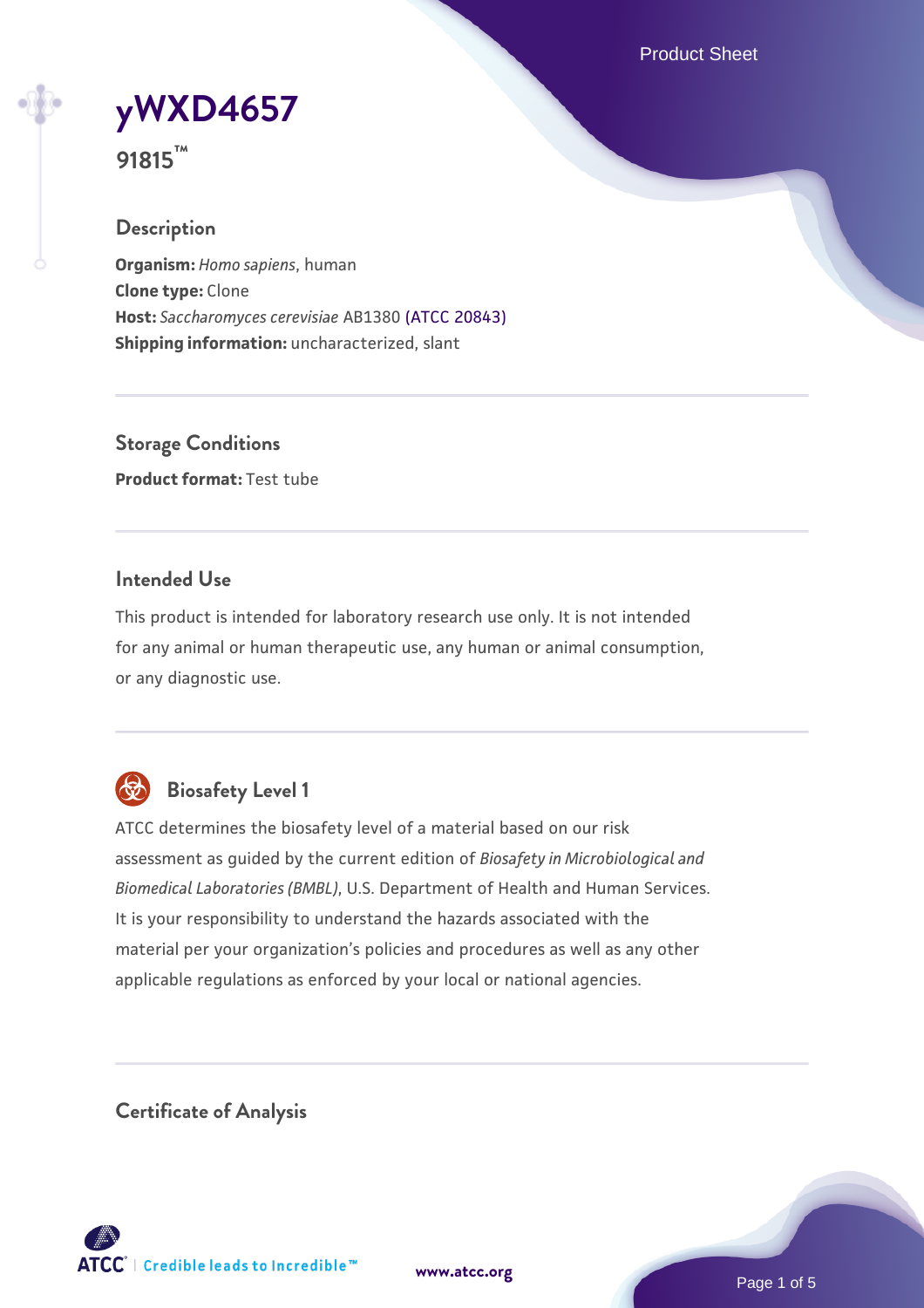## **[yWXD4657](https://www.atcc.org/products/91815)** Product Sheet **91815**

For batch-specific test results, refer to the applicable certificate of analysis that can be found at www.atcc.org.

#### **Insert Information**

**Type of DNA:** genomic **Genome:** Homo sapiens **Chromosome:** X X pter-q27.3 **Gene name:** DNA Segment, single copy **Gene product:** DNA Segment, single copy [DXS3626] **Gene symbol:** DXS3626 **Contains complete coding sequence:** Unknown **Insert end:** EcoRI

#### **Vector Information**

**Construct size (kb):** 225.0 **Intact vector size:** 11.454 **Vector name:** pYAC4 **Type of vector:** YAC **Host range:** *Saccharomyces cerevisiae*; *Escherichia coli* **Vector information:** other: telomere, 3548-4235 other: telomere, 6012-6699 Cross references: DNA Seq. Acc.: U01086 **Cloning sites:** EcoRI **Markers:** SUP4; HIS3; ampR; URA3; TRP1 **Replicon:** pMB1, 7186-7186; ARS1, 9632-10376

# **Growth Conditions**

**Medium:** 



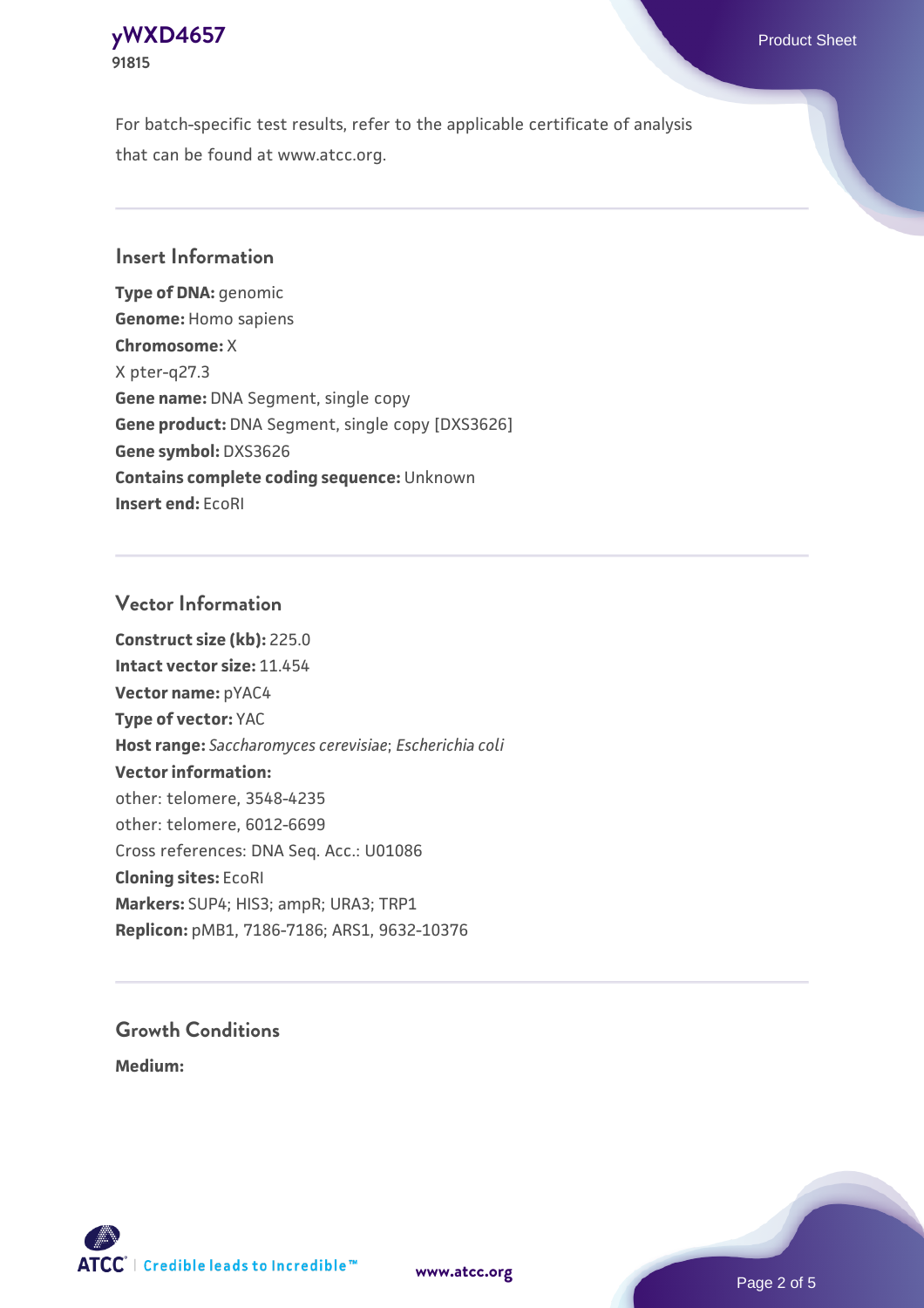**[yWXD4657](https://www.atcc.org/products/91815)** Product Sheet **91815**

[ATCC Medium 1245: YEPD](https://www.atcc.org/-/media/product-assets/documents/microbial-media-formulations/1/2/4/5/atcc-medium-1245.pdf?rev=705ca55d1b6f490a808a965d5c072196) **Temperature:** 30°C

#### **Notes**

More information may be available from ATCC (http://www.atcc.org or 703- 365-2620).

### **Material Citation**

If use of this material results in a scientific publication, please cite the material in the following manner: yWXD4657 (ATCC 91815)

#### **References**

References and other information relating to this material are available at www.atcc.org.

#### **Warranty**

The product is provided 'AS IS' and the viability of ATCC® products is warranted for 30 days from the date of shipment, provided that the customer has stored and handled the product according to the information included on the product information sheet, website, and Certificate of Analysis. For living cultures, ATCC lists the media formulation and reagents that have been found to be effective for the product. While other unspecified media and reagents may also produce satisfactory results, a change in the ATCC and/or depositor-recommended protocols may affect the recovery, growth, and/or function of the product. If an alternative medium formulation or reagent is used, the ATCC warranty for viability is no longer

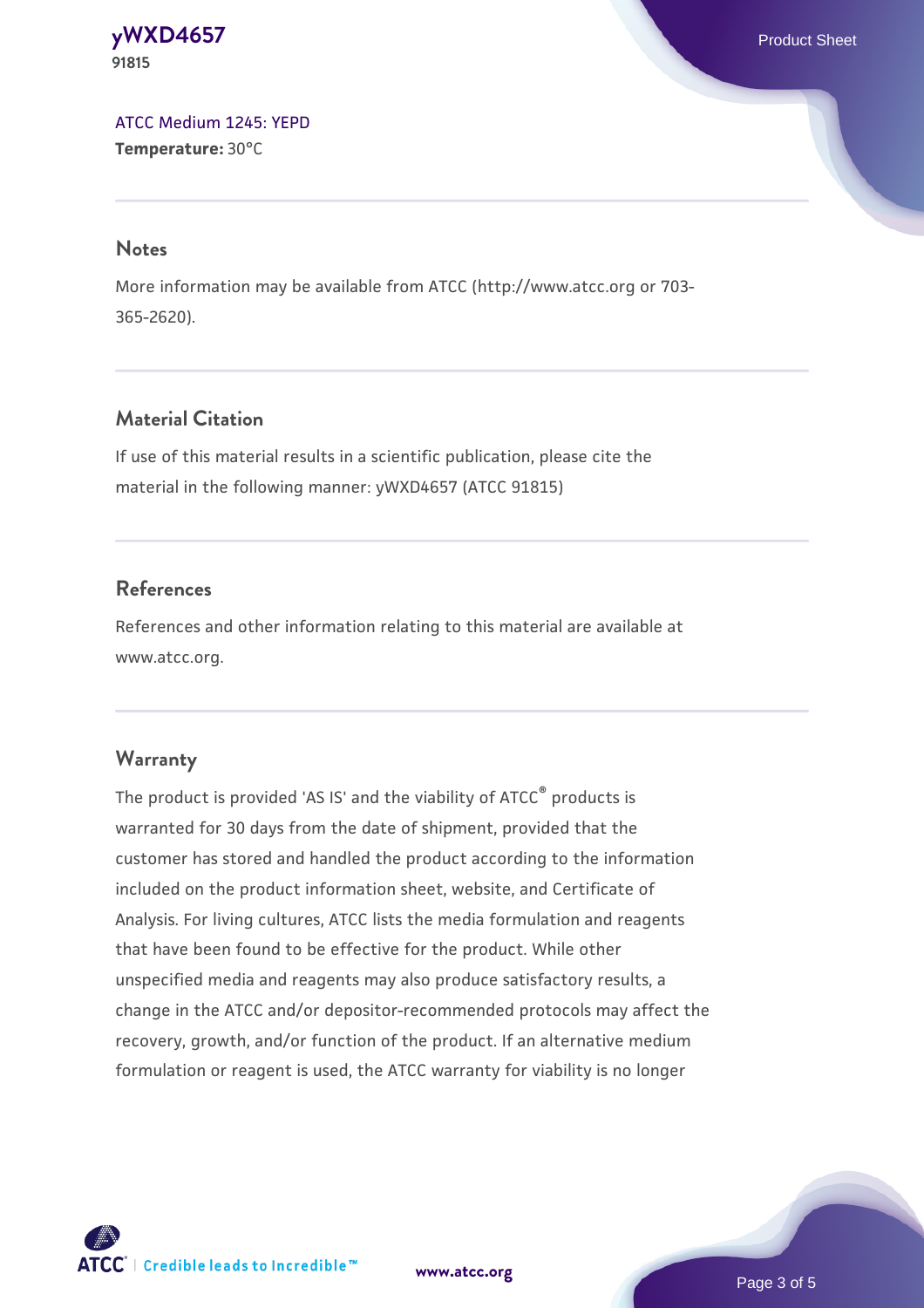**91815**

valid. Except as expressly set forth herein, no other warranties of any kind are provided, express or implied, including, but not limited to, any implied warranties of merchantability, fitness for a particular purpose, manufacture according to cGMP standards, typicality, safety, accuracy, and/or noninfringement.

#### **Disclaimers**

This product is intended for laboratory research use only. It is not intended for any animal or human therapeutic use, any human or animal consumption, or any diagnostic use. Any proposed commercial use is prohibited without a license from ATCC.

While ATCC uses reasonable efforts to include accurate and up-to-date information on this product sheet, ATCC makes no warranties or representations as to its accuracy. Citations from scientific literature and patents are provided for informational purposes only. ATCC does not warrant that such information has been confirmed to be accurate or complete and the customer bears the sole responsibility of confirming the accuracy and completeness of any such information.

This product is sent on the condition that the customer is responsible for and assumes all risk and responsibility in connection with the receipt, handling, storage, disposal, and use of the ATCC product including without limitation taking all appropriate safety and handling precautions to minimize health or environmental risk. As a condition of receiving the material, the customer agrees that any activity undertaken with the ATCC product and any progeny or modifications will be conducted in compliance with all applicable laws, regulations, and guidelines. This product is provided 'AS IS' with no representations or warranties whatsoever except as expressly set forth herein and in no event shall ATCC, its parents, subsidiaries, directors, officers, agents, employees, assigns, successors, and affiliates be liable for indirect, special, incidental, or consequential damages of any kind in connection with or arising out of the customer's use of the product. While reasonable effort is made to ensure authenticity and reliability of materials on deposit, ATCC is not liable for damages arising from the misidentification or



**[www.atcc.org](http://www.atcc.org)**

Page 4 of 5